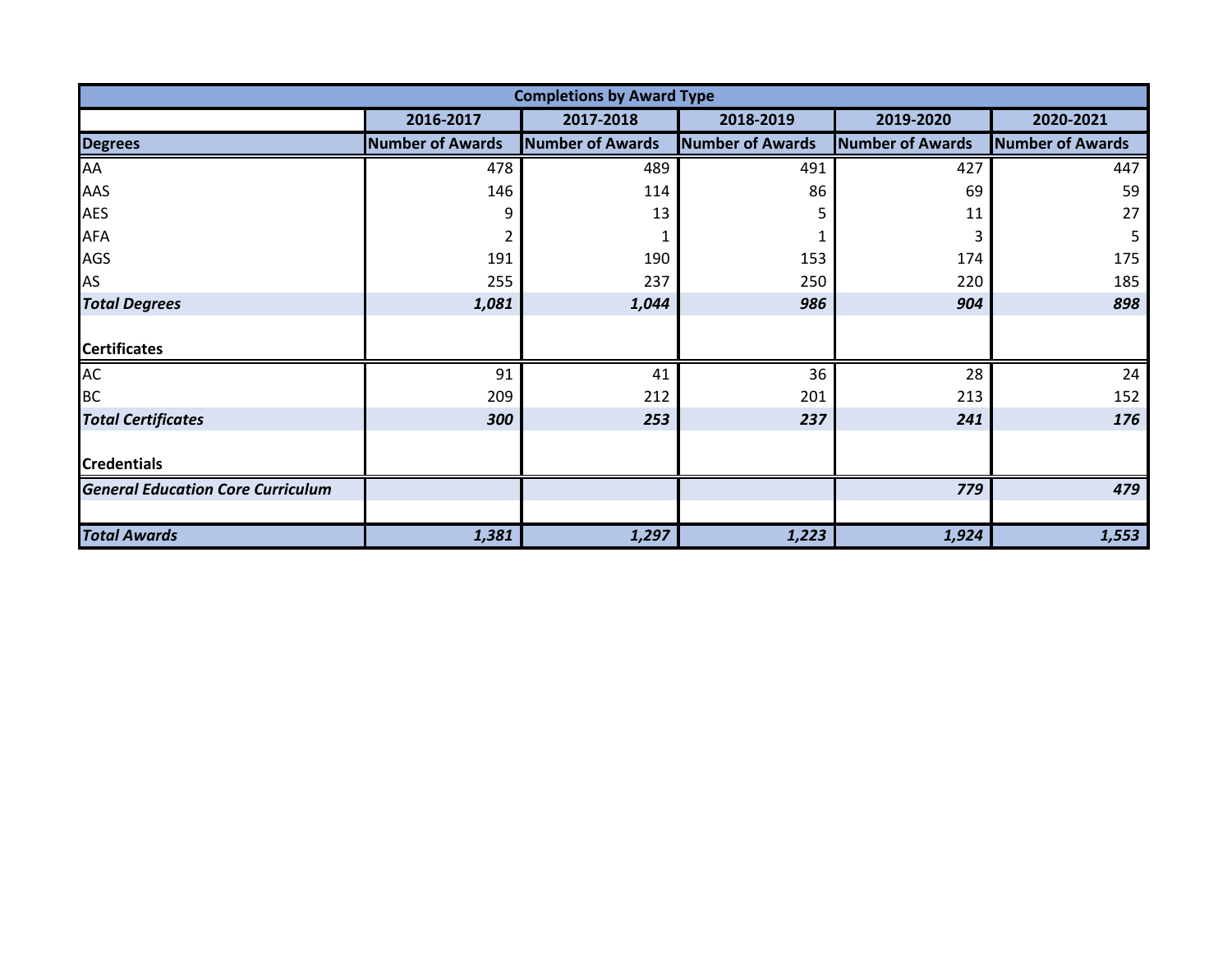|              |                         |                         | <b>Award by Type &amp; Gender</b> |                         |                         |                         |
|--------------|-------------------------|-------------------------|-----------------------------------|-------------------------|-------------------------|-------------------------|
|              |                         | 2016-2017               | 2017-2018                         | 2018-2019               | 2019-2020               | 2020-2021               |
|              |                         | <b>Number of Awards</b> | <b>Number of Awards</b>           | <b>Number of Awards</b> | <b>Number of Awards</b> | <b>Number of Awards</b> |
| AA           | Female                  | 312                     | 302                               | 280                     | 236                     | 282                     |
|              | Male                    | 164                     | 185                               | 211                     | 190                     | 165                     |
|              | (Blank)                 | $\overline{2}$          | $\overline{2}$                    |                         | $\mathbf{1}$            |                         |
|              | <b>Total</b>            | 478                     | 489                               | 491                     | 427                     | 447                     |
| <b>AAS</b>   | Female                  | 93                      | 71                                | 56                      | 35                      | $36\,$                  |
|              | Male                    | 53                      | 42                                | 30                      | 34                      | 23                      |
|              | (Blank)                 |                         | $1\,$                             |                         |                         |                         |
|              | <b>Total</b>            | 146                     | 114                               | 86                      | 69                      | 59                      |
|              |                         |                         |                                   |                         |                         |                         |
| <b>AES</b>   | Female                  | 1                       | 3                                 |                         | 2                       | $\boldsymbol{6}$        |
|              | Male                    | 8                       | 10                                | 5                       | 9                       | 21                      |
|              | <b>Total</b>            | 9                       | 13                                | 5                       | $\bf{11}$               | $27\,$                  |
| <b>AFA</b>   | Female                  |                         | $\mathbf{1}$                      | 1                       | $\overline{c}$          | $\mathbf{3}$            |
|              | Male                    | 2                       |                                   |                         | 1                       | $\mathbf{2}$            |
|              | <b>Total</b>            | $\overline{\mathbf{c}}$ | $\pmb{\mathit{1}}$                | 1                       | 3                       | 5                       |
|              |                         |                         |                                   |                         |                         |                         |
| <b>AGS</b>   | Female                  | 104                     | 115                               | 95                      | 98                      | 108                     |
|              | Male                    | 87                      | 75                                | 58                      | 76                      | 67                      |
|              | <b>Total</b>            | 191                     | 190                               | 153                     | 174                     | 175                     |
|              |                         |                         |                                   |                         |                         |                         |
| <b>AS</b>    | Female                  | 128                     | 127                               | 143                     | 113                     | 112                     |
|              | Male                    | 127                     | 110                               | 106                     | 107                     | 73                      |
|              | (Blank)<br><b>Total</b> | 255                     | 237                               | 1<br>250                | 220                     | 185                     |
|              |                         |                         |                                   |                         |                         |                         |
| <b>AC</b>    | Female                  | 61                      | 14                                | 12                      | 9                       | 11                      |
|              | Male                    | 30                      | 26                                | 24                      | 19                      | 13                      |
|              | (Blank)                 |                         | 1                                 |                         |                         |                         |
|              | <b>Total</b>            | $\bf{91}$               | 41                                | 36                      | 28                      | ${\bf 24}$              |
|              |                         |                         |                                   |                         |                         |                         |
| <b>BC</b>    | Female                  | 67                      | 80                                | 52                      | 72                      | 71                      |
|              | Male                    | 141                     | 132                               | 149                     | 141                     | 81                      |
|              | (Blank)                 | $\mathbf 1$             |                                   |                         |                         |                         |
|              | <b>Total</b>            | 209                     | 212                               | 201                     | 213                     | 152                     |
| <b>GECC</b>  | Female                  |                         |                                   |                         | 485                     | 311                     |
|              | Male                    |                         |                                   |                         | 292                     | 167                     |
|              | (Blank)                 |                         |                                   |                         | $\overline{2}$          | $\mathbf 1$             |
|              | <b>Total</b>            |                         |                                   |                         | 779                     | 479                     |
|              |                         |                         |                                   |                         |                         |                         |
| <b>Total</b> |                         | 1,381                   | 1,297                             | 1,223                   | 1,924                   | 1,553                   |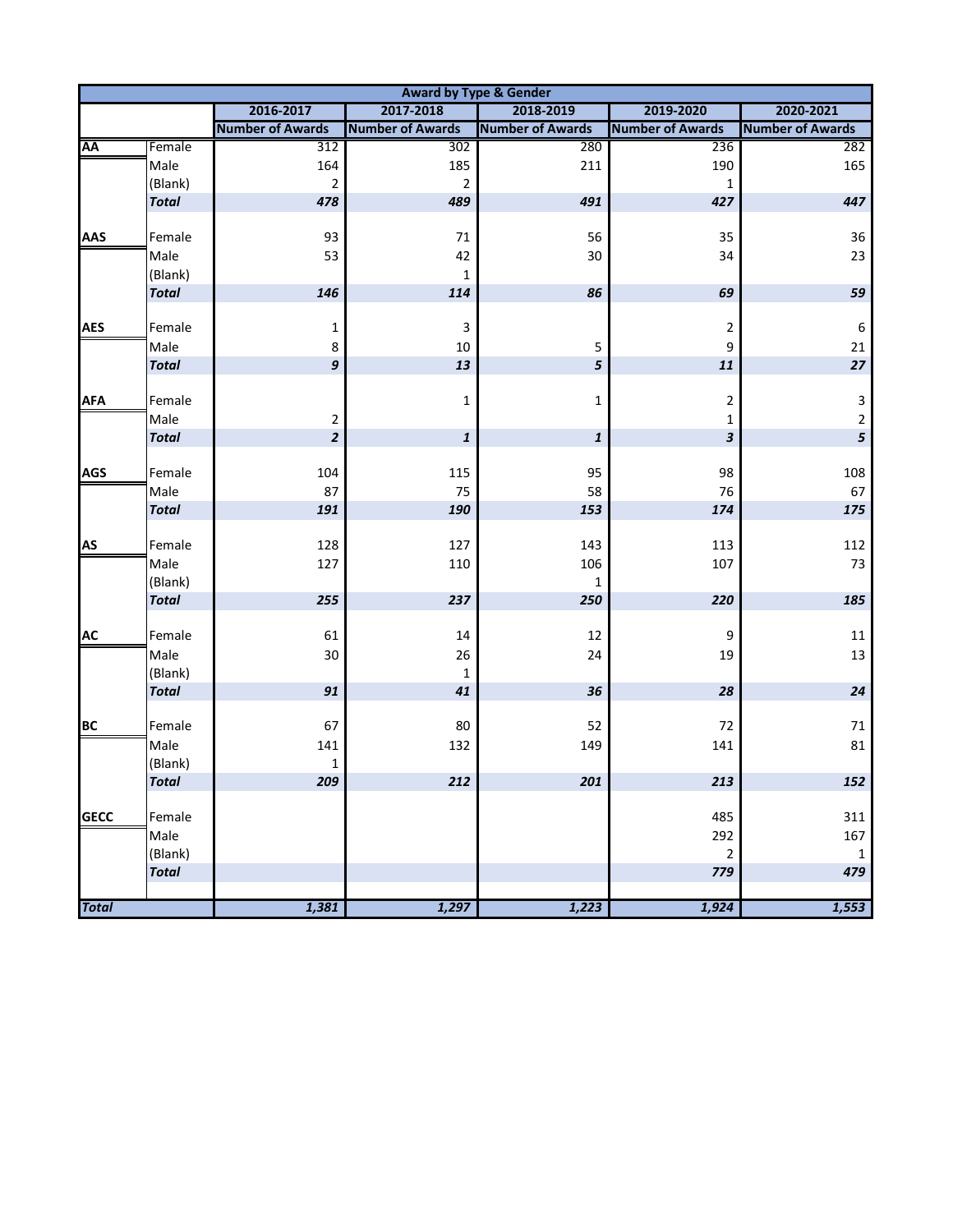| <b>Awards by Type &amp; Ethnicity</b> |              |                         |                         |                         |                           |                         |  |  |  |  |  |
|---------------------------------------|--------------|-------------------------|-------------------------|-------------------------|---------------------------|-------------------------|--|--|--|--|--|
|                                       |              | 2016-2017               | 2017-2018               | 2018-2019               | 2019-2020                 | 2020-2021               |  |  |  |  |  |
|                                       |              | <b>Number of Awards</b> | <b>Number of Awards</b> | <b>Number of Awards</b> | <b>Number of Awards</b>   | <b>Number of Awards</b> |  |  |  |  |  |
| AA                                    | Asian        | 20                      | 23                      | 28                      | 27                        | 29                      |  |  |  |  |  |
|                                       | Black        | 31                      | 28                      | 28                      | 17                        | $\boldsymbol{9}$        |  |  |  |  |  |
|                                       | Hispanic     | 293                     | 316                     | 299                     | 258                       | 302                     |  |  |  |  |  |
|                                       | White        | 116                     | 102                     | 117                     | 117                       | 93                      |  |  |  |  |  |
|                                       | Other        | 18                      | 20                      | 19                      | 8                         | 14                      |  |  |  |  |  |
|                                       | <b>Total</b> | 478                     | 489                     | 491                     | 427                       | 447                     |  |  |  |  |  |
| AAS                                   | Asian        | 15                      | 15                      | 8                       | 10                        | $\mathsf S$             |  |  |  |  |  |
|                                       | Black        | 16                      | 14                      | 14                      | 11                        | $\sqrt{6}$              |  |  |  |  |  |
|                                       | Hispanic     | 56                      | 41                      | 30                      | 26                        | 32                      |  |  |  |  |  |
|                                       | White        | 56                      | 39                      | 29                      | 18                        | 14                      |  |  |  |  |  |
|                                       | Other        | 3                       | 5                       | 5                       | 4                         | $\sqrt{2}$              |  |  |  |  |  |
|                                       | <b>Total</b> | 146                     | 114                     | 86                      | 69                        | 59                      |  |  |  |  |  |
| <b>AES</b>                            | Asian        | 3                       | 1                       | $\overline{2}$          | $\overline{2}$            | $\boldsymbol{6}$        |  |  |  |  |  |
|                                       | Black        |                         | 1                       |                         |                           |                         |  |  |  |  |  |
|                                       | Hispanic     | 4                       | 5                       | 2                       | 5                         | 13                      |  |  |  |  |  |
|                                       | White        | 2                       | 5                       | 1                       | 3                         | $\,8\,$                 |  |  |  |  |  |
|                                       | Other        |                         | 1                       |                         | $\mathbf 1$               |                         |  |  |  |  |  |
|                                       | <b>Total</b> | 9                       | 13                      | 5                       | 11                        | $27\,$                  |  |  |  |  |  |
|                                       |              |                         |                         |                         |                           |                         |  |  |  |  |  |
| <b>AFA</b>                            | Asian        |                         |                         | $\mathbf{1}$            |                           | $\mathbf 1$             |  |  |  |  |  |
|                                       | <b>Black</b> |                         |                         |                         | 1                         |                         |  |  |  |  |  |
|                                       | Hispanic     | $\overline{2}$          | 1                       |                         | $\mathbf{1}$              | 3                       |  |  |  |  |  |
|                                       | White        |                         |                         |                         | $\mathbf{1}$              | $\mathbf 1$             |  |  |  |  |  |
|                                       | <b>Total</b> | $\overline{\mathbf{c}}$ | $\pmb{1}$               | $\mathbf{1}$            | $\boldsymbol{\mathsf{3}}$ | 5                       |  |  |  |  |  |
| <b>AGS</b>                            | Asian        | 35                      | 26                      | 25                      | 26                        | 19                      |  |  |  |  |  |
|                                       | Black        | 13                      | 9                       | 11                      | 14                        | 12                      |  |  |  |  |  |
|                                       | Hispanic     | 103                     | 100                     | 73                      | 82                        | 95                      |  |  |  |  |  |
|                                       | White        | 36                      | 45                      | 38                      | 45                        | 45                      |  |  |  |  |  |
|                                       | Other        | 4                       | 10                      | 6                       | $\overline{7}$            | $\pmb{4}$               |  |  |  |  |  |
|                                       | <b>Total</b> | 191                     | 190                     | 153                     | 174                       | 175                     |  |  |  |  |  |
| <b>AS</b>                             | Asian        | 27                      | 31                      | 28                      | 24                        | 28                      |  |  |  |  |  |
|                                       | Black        | $17\,$                  | 11                      | 8                       | $\overline{7}$            | $\bf 8$                 |  |  |  |  |  |
|                                       | Hispanic     | 135                     | 120                     | 140                     | 121                       | 97                      |  |  |  |  |  |
|                                       | White        | 63                      | 67                      | 67                      | 59                        | 46                      |  |  |  |  |  |
|                                       | Other        | 13                      | $\bf 8$                 | $\overline{7}$          | 9                         | $\,$ 6 $\,$             |  |  |  |  |  |
|                                       | <b>Total</b> | 255                     | 237                     | 250                     | 220                       | 185                     |  |  |  |  |  |
| <b>AC</b>                             | Asian        | $10\,$                  | $\mathbf{2}$            | 6                       | 6                         | $\sf 5$                 |  |  |  |  |  |
|                                       | Black        | $10\,$                  | 3                       | 5                       | $\mathbf{1}$              | $\mathsf 3$             |  |  |  |  |  |
|                                       | Hispanic     | 48                      | $20\,$                  | 16                      | 16                        | $10\,$                  |  |  |  |  |  |
|                                       | White        | $21\,$                  | $13\,$                  | 9                       | 4                         | $\boldsymbol{6}$        |  |  |  |  |  |
|                                       | Other        | $\mathbf 2$             | 3                       |                         | 1                         |                         |  |  |  |  |  |
|                                       | <b>Total</b> | 91                      | 41                      | 36                      | 28                        | 24                      |  |  |  |  |  |
| <b>BC</b>                             | Asian        | 22                      | 16                      | $14\,$                  | 25                        | 15                      |  |  |  |  |  |
|                                       | Black        | 31                      | 38                      | 36                      | 24                        | 29                      |  |  |  |  |  |
|                                       | Hispanic     | 110                     | 94                      | 104                     | 102                       | 68                      |  |  |  |  |  |
|                                       | White        | 42                      | 57                      | 40                      | 52                        | 33                      |  |  |  |  |  |
|                                       | Other        | 4                       | 7                       | 7                       | 10                        | $\overline{7}$          |  |  |  |  |  |
|                                       | <b>Total</b> | 209                     | 212                     | 201                     | 213                       | 152                     |  |  |  |  |  |
|                                       |              |                         |                         |                         |                           |                         |  |  |  |  |  |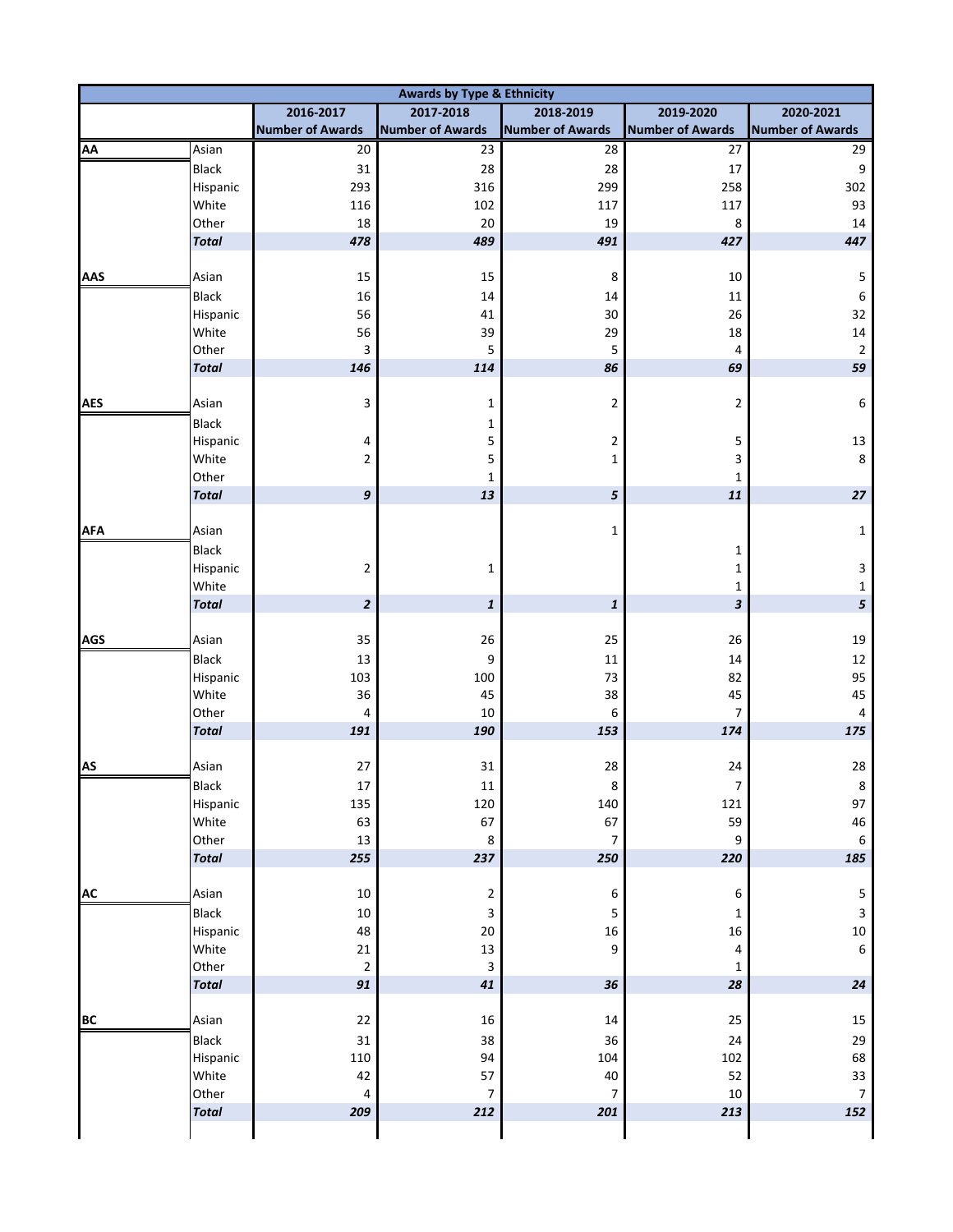| <b>Total</b> |              | 1,381 | 1,297 | 1,223 | 1,924 | 1,553 |
|--------------|--------------|-------|-------|-------|-------|-------|
|              |              |       |       |       |       |       |
|              | <b>Total</b> |       |       |       | 779   | 479   |
|              | Other        |       |       |       | 21    | 12    |
|              | White        |       |       |       | 191   | 104   |
|              | Hispanic     |       |       |       | 481   | 313   |
|              | <b>Black</b> |       |       |       | 39    | 16    |
| <b>GECC</b>  | Asian        |       |       |       | 47    | 34    |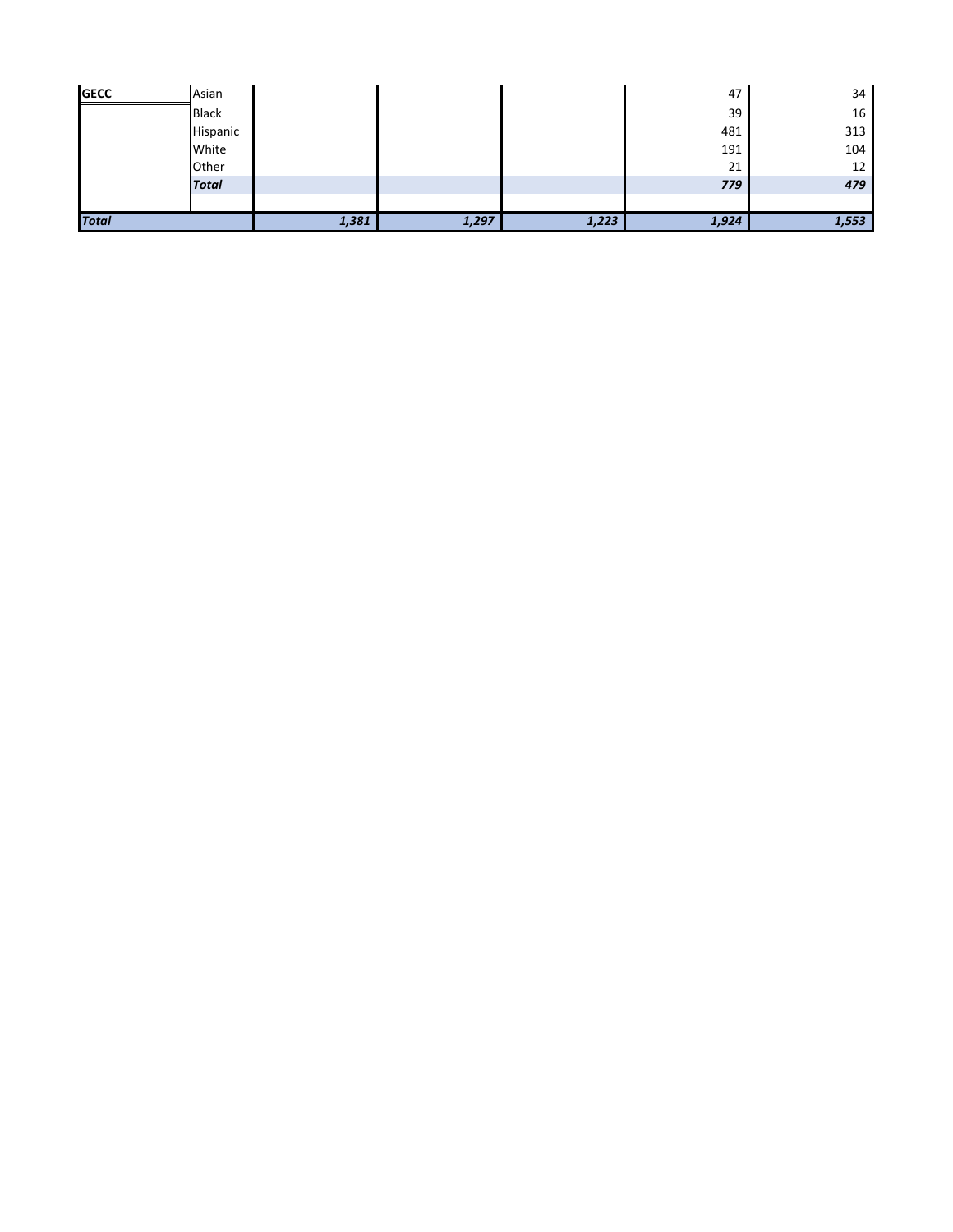|            |                                   |                         | Awards by Type and Program of Study |                         |                         |                         |
|------------|-----------------------------------|-------------------------|-------------------------------------|-------------------------|-------------------------|-------------------------|
|            |                                   | 2016-2017               | 2017-2018                           | 2018-2019               | 2019-2020               | 2020-2021               |
|            |                                   | <b>Number of Awards</b> | <b>Number of Awards</b>             | <b>Number of Awards</b> | <b>Number of Awards</b> | <b>Number of Awards</b> |
| <b>AA</b>  | Accounting                        |                         |                                     | $\mathbf{1}$            | $\overline{4}$          | 6                       |
|            | Associate in Arts                 | 164                     | 163                                 | 144                     | 107                     | 105                     |
|            | <b>Business/Economics</b>         | 64                      | 88                                  | 93                      | 94                      | 82                      |
|            | <b>Business/Finance</b>           |                         |                                     | $\mathbf{1}$            | $\mathbf{1}$            | $\overline{2}$          |
|            | Child Development: Early Ch       | 8                       | 6                                   | 9                       | 9                       | 6                       |
|            | Communications                    | 5                       | 3                                   | 8                       | 4                       |                         |
|            | Criminal Justice                  | 29                      | 35                                  | 39                      | 31                      | 32                      |
|            | <b>Elementary Education</b>       | 18                      | 16                                  | 9                       | 13                      | 13                      |
|            | <b>English Education</b>          |                         | $\overline{2}$                      |                         | $\mathbf{1}$            | $\mathbf 2$             |
|            | English                           | 6                       | 8                                   | 8                       | $\overline{2}$          | 9                       |
|            | History                           | 2                       | 2                                   | $\overline{2}$          | $\mathbf{1}$            | $\mathbf{1}$            |
|            | Human Dev/Family Services         |                         | 1                                   | 2                       |                         |                         |
|            | <b>International Studies</b>      | 1                       | 1                                   | 2                       |                         |                         |
|            | Journalism                        |                         | 3                                   | 4                       | 2                       | 2                       |
|            | Philosophy                        |                         | 1                                   | 1                       |                         | $\overline{2}$          |
|            | <b>Physical Education</b>         |                         | 3                                   |                         |                         |                         |
|            | <b>Political Science</b>          | 7                       | 3                                   | 6                       |                         | $\overline{2}$          |
|            | Psychology                        | 25                      | 27                                  | 21                      | $17\,$                  | 30                      |
|            | Social Science Education          |                         |                                     |                         | $\mathbf{1}$            | $\mathbf 1$             |
|            | Social Work                       | 8                       | 9                                   | 6                       | 9                       | 9                       |
|            | Sociology-AA (0210BE)             |                         |                                     | $\overline{2}$          | $\overline{2}$          | $\mathbf{1}$            |
|            | Spanish Education                 | 1                       |                                     | 1                       |                         |                         |
|            | <b>Special Education</b>          | 1                       | 1                                   | 1                       |                         | $\mathbf{1}$            |
|            | <b>Theater Art</b>                | 5                       | 2                                   | 1                       | 2                       | $\mathbf{1}$            |
|            | <b>Undecided Education</b>        | 6                       | 10                                  | 19                      | 19                      | 20                      |
|            | <b>Undecided Human Sciences</b>   | 123                     | 100                                 | 110                     | 108                     | 115                     |
|            | Undecided Tran, Dis, & Log        |                         | 1                                   |                         |                         | $\mathbf{1}$            |
|            | <b>World Languages</b>            |                         |                                     | 1                       |                         |                         |
|            | <b>Total</b>                      | 478                     | 489                                 | 491                     | 427                     | 447                     |
| <b>AAS</b> | Accounting-AAS                    | 8                       | 8                                   |                         |                         |                         |
|            | Architecture-AAS **               | 5                       | 2                                   | 3                       | 3                       |                         |
|            | Computer Info Systems-AAS         | 18                      | 6                                   |                         |                         |                         |
|            | Crim Justice/Pub Police-AAS       | 13                      | 10                                  | $11\,$                  | 4                       |                         |
|            | Emergency Mgmt HIndSec Trk-AAS *  | $\mathbf{1}$            | 1                                   | 3                       |                         |                         |
|            | <b>Gerontology Specialist-AAS</b> | 3                       |                                     |                         |                         |                         |
|            | Library Technical Asst.-AAS **    | 1                       | 1                                   | 3                       | 1                       | $\mathbf{1}$            |
|            | Management/Marketing-AAS          | 4                       | $\overline{7}$                      | $\mathbf{1}$            |                         |                         |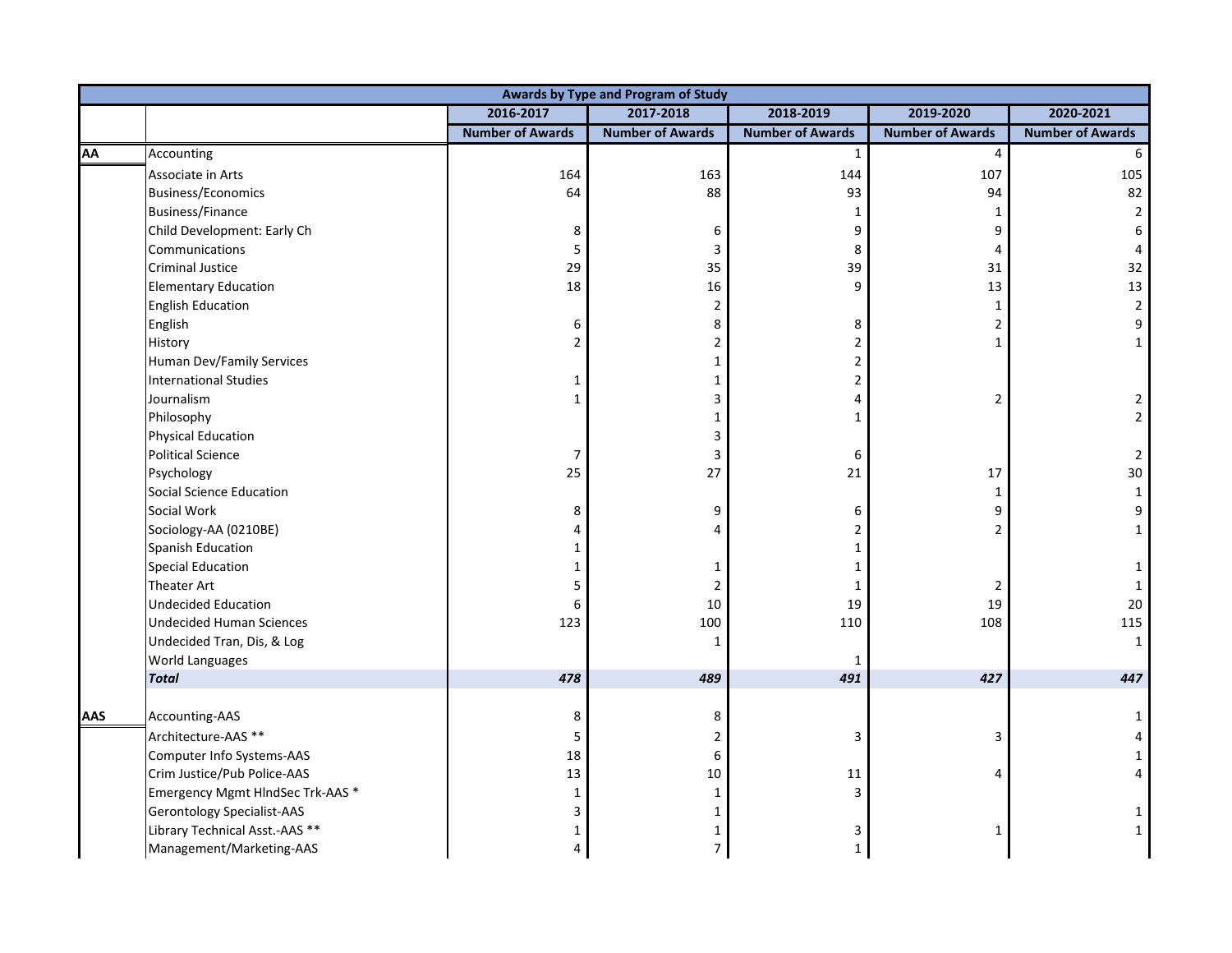|            | Networking Systems & Tech-AAS        | $\mathbf 2$    | 13             | 12             | 14                        | 14             |
|------------|--------------------------------------|----------------|----------------|----------------|---------------------------|----------------|
|            | <b>Occupational Therapy Asst-AAS</b> | 24             | 23             | 22             | 22                        | $\mathbf{1}$   |
|            | Paralegal-AAS                        | 32             | 20             | 24             | 18                        | 29             |
|            | Radiography-AAS *                    | 24             | 17             |                |                           |                |
|            | RN Completion-AAS *                  | 11             | 1              |                |                           |                |
|            | Web Development - AAS                |                | 4              | $\overline{7}$ | $\overline{7}$            | $\mathbf{3}$   |
|            | <b>Total</b>                         | 146            | 114            | 86             | 69                        | 59             |
|            |                                      |                |                |                |                           |                |
| AC         | Accounting-BC (0002)                 | 11             | $\mathbf{1}$   |                | $\mathbf 2$               | $\mathbf 1$    |
|            | Computer Info Systems                | $20\,$         | 8              | $\mathbf 1$    | $\mathbf{1}$              |                |
|            | Criminal Justice/Pub Police          | 8              | $\overline{7}$ | 8              | $\mathbf 1$               | $\mathbf{3}$   |
|            | Cybersecurity                        |                |                |                |                           | $\mathbf{1}$   |
|            | Management/Marketing                 | $\overline{2}$ | 3              | $\overline{2}$ |                           |                |
|            | Medical Assistant (Basic) *          | 45             |                |                |                           |                |
|            | Networking Systems & Tech            | $\overline{2}$ | 13             | 16             | 17                        | 13             |
|            | Practical Nursing *                  | 3              | 3              |                | $\mathbf 1$               |                |
|            | Web Development                      |                | 6              | 9              | 6                         | 6              |
|            | <b>Total</b>                         | 91             | 41             | 36             | 28                        | 24             |
|            |                                      |                |                |                |                           |                |
| AES        | Engineering                          | 9              | 13             | 5              | 11                        | 27             |
|            | <b>Total</b>                         | 9              | 13             | 5              | 11                        | 27             |
|            |                                      |                |                |                |                           |                |
| <b>AFA</b> | <b>Art Studio</b>                    |                |                | $\mathbf{1}$   | $\mathbf{1}$              | 5 <sup>1</sup> |
|            | Music Performance                    | $\overline{2}$ | $\mathbf 1$    |                | $\overline{2}$            |                |
|            | <b>Total</b>                         | $\overline{2}$ | $\pmb{1}$      | $\pmb{1}$      | $\boldsymbol{\mathsf{3}}$ | 5 <sup>5</sup> |
| AGS        | Associate in General Studies         | 107            | 89             | 74             | 72                        | 73             |
|            | Chemistry-AGS                        | $\overline{2}$ | $\overline{2}$ |                | $\mathbf 1$               | $\mathbf{1}$   |
|            | Pre-Basic Nursing Asst               |                | 1              |                |                           |                |
|            | Pre-Biotechnology                    |                |                | 1              |                           |                |
|            | Pre-Dental Hygiene                   | $\overline{2}$ | 3              | $\overline{2}$ | 3                         | $\overline{2}$ |
|            | Pre-Emer Med Tech-Basic              |                |                |                |                           | $\mathbf 1$    |
|            | Pre-EMT-II Paramedic                 | $\mathbf{1}$   |                | $\mathbf{1}$   | $\mathbf{1}$              | $\mathbf{1}$   |
|            | Pre-Mortuary Science                 |                | 1              |                |                           |                |
|            | Pre-Nursing                          | 18             | 36             | 22             | 19                        | $19\,$         |
|            | Pre-Occup Therapy Asst               | 4              | 6              | 3              | $\mathsf{3}$              | $\overline{2}$ |
|            | Pre-Pharmacy Technology              |                | 1              | $\mathbf{1}$   | $\overline{4}$            |                |
|            | Pre-Physical Therapist Ast           | $\mathbf{1}$   | $\mathbf{1}$   | $\mathbf{1}$   | $\mathbf{1}$              | 3              |
|            | <b>Pre-Practical Nursing</b>         |                | 2              | $\mathbf 1$    | $\mathsf 3$               | $\overline{2}$ |
|            | Pre-Radiography                      | 3              | $\mathbf 2$    | 3              | $\mathbf 2$               | $\mathbf{3}$   |
|            |                                      |                |                |                |                           |                |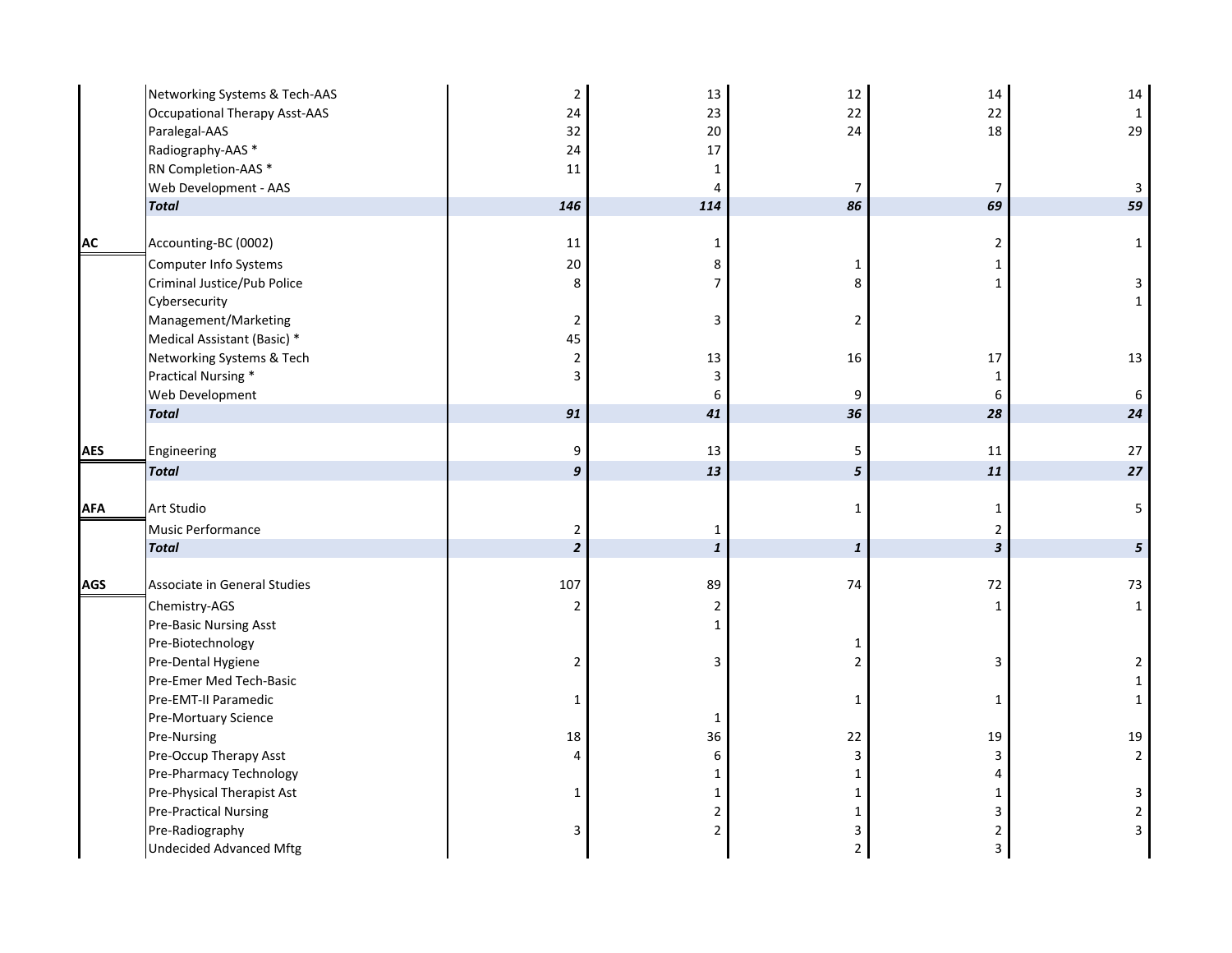| 6            | 4              |
|--------------|----------------|
|              | $\mathbf{1}$   |
|              |                |
| 54           | 63             |
|              |                |
| 174          | 175            |
|              |                |
| 123          | 105            |
| 23           | 13             |
| $\mathbf{1}$ |                |
| 52           | 49             |
| $\mathbf{1}$ |                |
|              |                |
|              | $\mathbf{1}$   |
|              |                |
| 1            | $\mathbf 1$    |
| 19           | 16             |
|              |                |
| 220          | 185            |
|              |                |
| 8            | 6              |
| 11           | $\overline{7}$ |
| 36           | $\pmb{4}$      |
| 4            | 4              |
|              |                |
| 23           | 33             |
| 9            | 8              |
| 28           | 15             |
| 8            | 10             |
| 10           | 23             |
| $\mathbf{1}$ |                |
|              |                |
|              |                |
| 7            | 5              |
|              | $\mathbf{1}$   |
| 9            |                |
| 24           | 16             |
| 13           | $\overline{7}$ |
| 22           | 13             |
| 213          | 152            |
|              |                |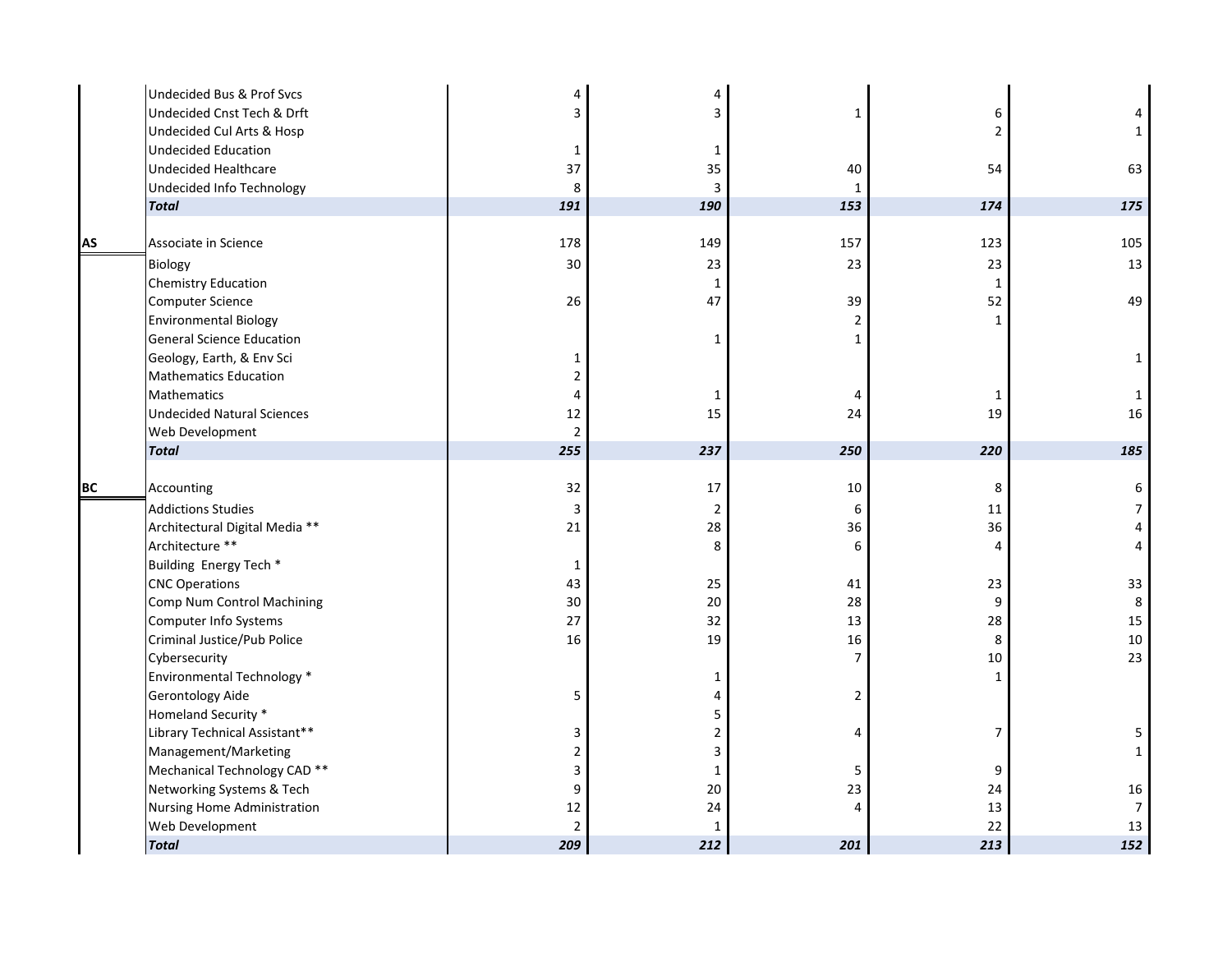| <b>GECC</b>  | Genral Education Core Curriculum Credential |       |       |       | 779   | 479   |
|--------------|---------------------------------------------|-------|-------|-------|-------|-------|
|              | <b>Total</b>                                |       |       |       | 779   | 479   |
|              |                                             |       |       |       |       |       |
| <b>Total</b> |                                             | 1,381 | 1,297 | 1,223 | 1,924 | 1,553 |
|              | * Program no longer offered                 |       |       |       |       |       |
|              | <b>** Program being discontinued</b>        |       |       |       |       |       |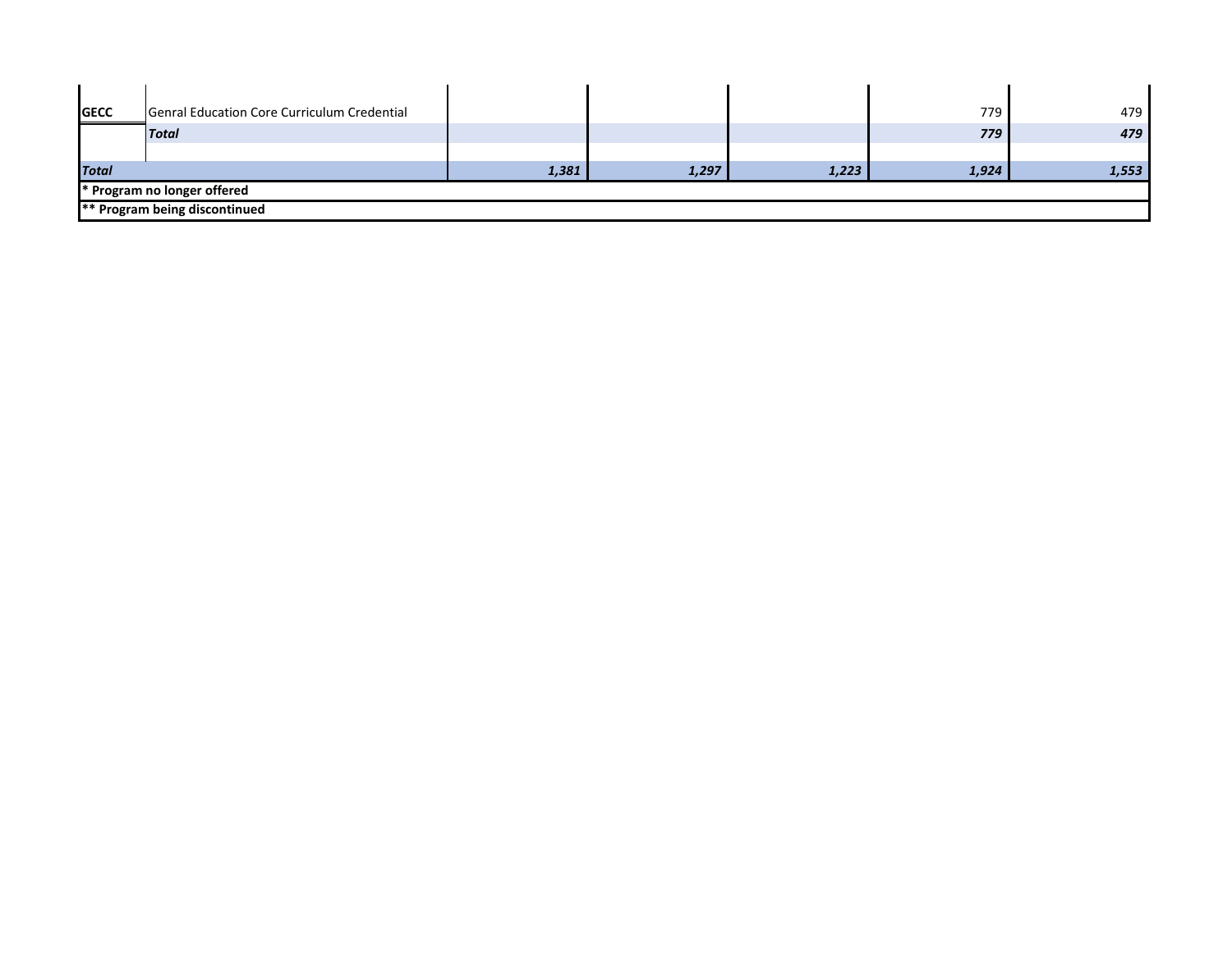| <b>Fall-to-Spring Retention of All Credit Students</b> |                           |                              |                                      |                              |                           |                              |                           |                              |                           |                              |  |  |
|--------------------------------------------------------|---------------------------|------------------------------|--------------------------------------|------------------------------|---------------------------|------------------------------|---------------------------|------------------------------|---------------------------|------------------------------|--|--|
|                                                        |                           | <b>Fall 2017</b>             | <b>Fall 2018</b><br><b>Fall 2019</b> |                              |                           |                              | <b>Fall 2020</b>          | <b>Fall 2021</b>             |                           |                              |  |  |
|                                                        | <b>Enrolled</b><br>at CCC | <b>Enrolled</b><br>at Wright | <b>Enrolled</b><br>at CCC            | <b>Enrolled</b><br>at Wright | <b>Enrolled</b><br>at CCC | <b>Enrolled</b><br>at Wright | <b>Enrolled</b><br>at CCC | <b>Enrolled</b><br>at Wright | <b>Enrolled</b><br>at CCC | <b>Enrolled</b><br>at Wright |  |  |
| Enrolled                                               | 7,589                     |                              | 7,149                                |                              | 6,453                     |                              | 5,974                     |                              | 5,636                     |                              |  |  |
| Completers                                             | 485                       |                              | 455                                  |                              | 590                       |                              | 438                       |                              | 430                       |                              |  |  |
| <b>Enrolled Following Spring Term</b>                  | 4,974                     | 4,043                        | 4,597                                | 3,678                        | 4,281                     | 3,161                        | 4,042                     | 3,084                        | 3,790                     | 2,881                        |  |  |
| <b>Percent Retained</b>                                | 70.0%                     | 56.9%                        | 68.7%                                | 54.9%                        | 73.0%                     | 53.9%                        | 73.0%                     | 55.7%                        | 72.8%                     | 55.3%                        |  |  |

|                                       | Fall-to-Spring Retention of New, Degree/Certificate Seeking Students |                              |                           |                              |                           |                              |                           |                       |                           |                              |  |  |
|---------------------------------------|----------------------------------------------------------------------|------------------------------|---------------------------|------------------------------|---------------------------|------------------------------|---------------------------|-----------------------|---------------------------|------------------------------|--|--|
|                                       |                                                                      | <b>Fall 2017</b>             |                           | <b>Fall 2018</b>             |                           | <b>Fall 2019</b>             | <b>Fall 2020</b>          |                       | <b>Fall 2021</b>          |                              |  |  |
|                                       | Enrolled<br>at CCC                                                   | <b>Enrolled</b><br>at Wright | <b>Enrolled</b><br>at CCC | <b>Enrolled</b><br>at Wright | <b>Enrolled</b><br>at CCC | <b>Enrolled</b><br>at Wright | <b>Enrolled</b><br>at CCC | Enrolled<br>at Wright | <b>Enrolled</b><br>at CCC | <b>Enrolled</b><br>at Wright |  |  |
| Enrolled                              | 1,250                                                                |                              | 1,168                     |                              | 1,044                     |                              | 786                       |                       | 837                       |                              |  |  |
| <b>Completers</b>                     |                                                                      |                              | 10                        |                              |                           |                              |                           |                       |                           |                              |  |  |
| <b>Enrolled Following Spring Term</b> | 905                                                                  | 837                          | 828                       | 773                          | 796                       | 732                          | 600                       | 519                   | 642                       | 547                          |  |  |
| <b>Percent Retained</b>               | 72.7%                                                                | 67.2%                        | 71.5%                     | 66.8%                        | 76.7%                     | 70.5%                        | 76.7%                     | 66.4%                 | 77.2%                     | 65.7%                        |  |  |

| <b>Fall-to-Fall Retention of All Credit Students</b> |                           |                              |                           |                              |                           |                              |                           |                              |                           |                              |  |  |
|------------------------------------------------------|---------------------------|------------------------------|---------------------------|------------------------------|---------------------------|------------------------------|---------------------------|------------------------------|---------------------------|------------------------------|--|--|
|                                                      |                           | <b>Fall 2016</b>             |                           | <b>Fall 2017</b>             |                           | <b>Fall 2018</b>             |                           | <b>Fall 2019</b>             | <b>Fall 2020</b>          |                              |  |  |
|                                                      | <b>Enrolled</b><br>at CCC | <b>Enrolled</b><br>at Wright | <b>Enrolled</b><br>at CCC | <b>Enrolled</b><br>at Wright | <b>Enrolled</b><br>at CCC | <b>Enrolled</b><br>at Wright | <b>Enrolled</b><br>at CCC | <b>Enrolled</b><br>at Wright | <b>Enrolled</b><br>at CCC | <b>Enrolled</b><br>at Wright |  |  |
| Enrolled                                             | 7,600                     |                              | 7,589                     |                              | 7,149                     |                              | 6,453                     |                              | 5,974                     |                              |  |  |
| Completers                                           | 1,166                     |                              | 1,149                     |                              | 1,099                     |                              | 1,229                     |                              | 1,048                     |                              |  |  |
| <b>Enrolled Following Fall Term</b>                  | 3,441                     | 2,818                        | 3,300                     | 2,631                        | 2,933                     | 2,299                        | 2,496                     | 1,817                        | 2,448                     | 1,818                        |  |  |
| <b>Percent Retained</b>                              | 53.5%                     | 43.8%                        | 51.2%                     | 40.9%                        | 48.5%                     | 38.0%                        | 47.8%                     | 34.8%                        | 49.7%                     | 36.9%                        |  |  |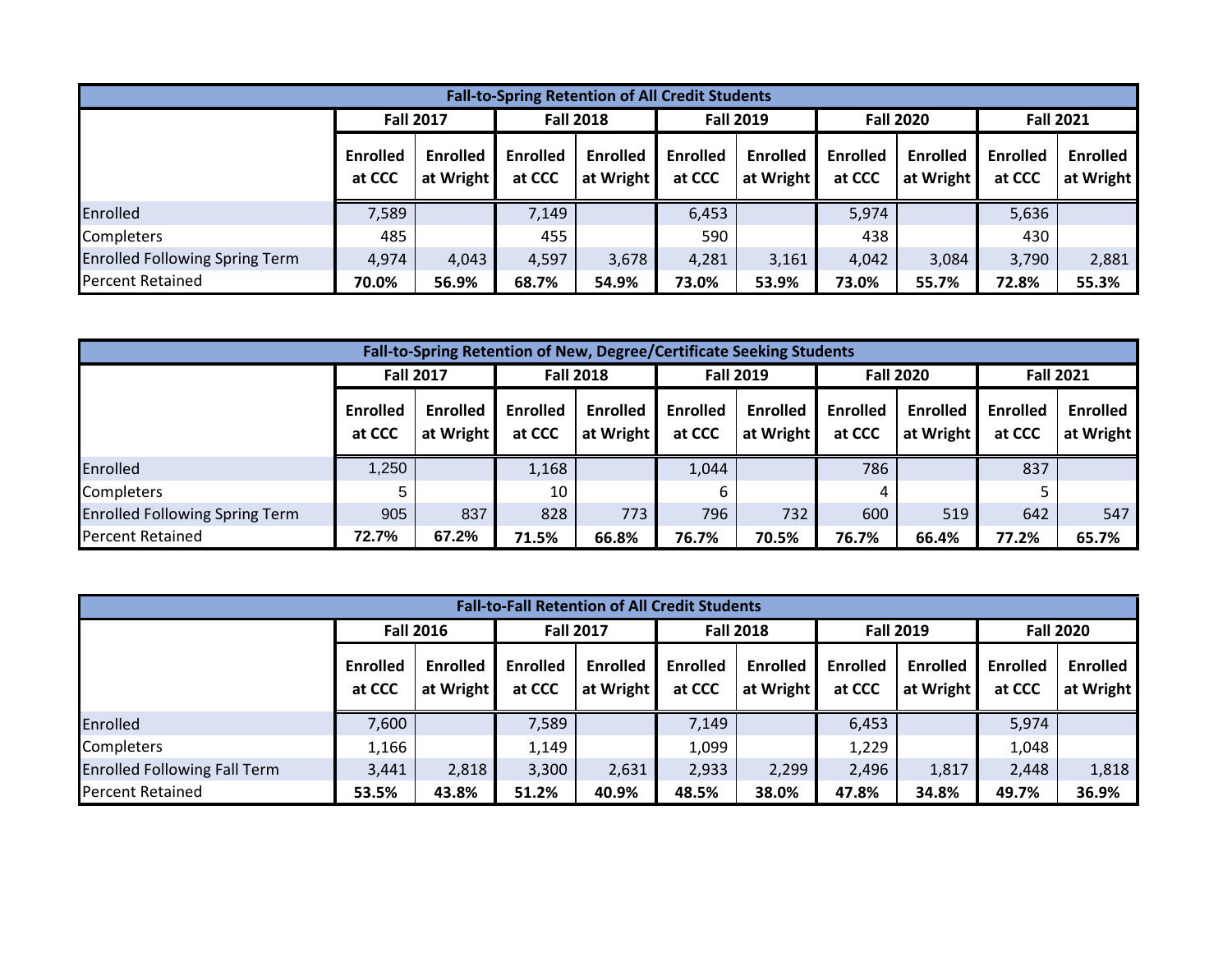| Fall-to Fall Retention of New, Degree/Certificate Seeking Students |                    |                              |                           |                              |                           |                              |                           |                              |                           |                              |  |
|--------------------------------------------------------------------|--------------------|------------------------------|---------------------------|------------------------------|---------------------------|------------------------------|---------------------------|------------------------------|---------------------------|------------------------------|--|
|                                                                    |                    | <b>Fall 2016</b>             |                           | <b>Fall 2017</b>             |                           | <b>Fall 2018</b>             | <b>Fall 2019</b>          |                              | <b>Fall 2020</b>          |                              |  |
|                                                                    | Enrolled<br>at CCC | <b>Enrolled</b><br>at Wright | <b>Enrolled</b><br>at CCC | <b>Enrolled</b><br>at Wright | <b>Enrolled</b><br>at CCC | <b>Enrolled</b><br>at Wright | <b>Enrolled</b><br>at CCC | <b>Enrolled</b><br>at Wright | <b>Enrolled</b><br>at CCC | <b>Enrolled</b><br>at Wright |  |
| Enrolled                                                           | 1,176              |                              | 1,250                     |                              | 1,168                     |                              | 1,042                     |                              | 786                       |                              |  |
| <b>Completers</b>                                                  | 10                 |                              | 14                        |                              | 16                        |                              | 13                        |                              |                           |                              |  |
| <b>Enrolled Following Fall Term</b>                                | 701                | 637                          | 723                       | 649                          | 637                       | 573                          | 535                       | 459                          | 464                       | 382                          |  |
| <b>Percent Retained</b>                                            | 60.1%              | 54.6%                        | 58.5%                     | 52.5%                        | 55.3%                     | 49.7%                        | 52.0%                     | 44.6%                        | 59.6%                     | 49.0%                        |  |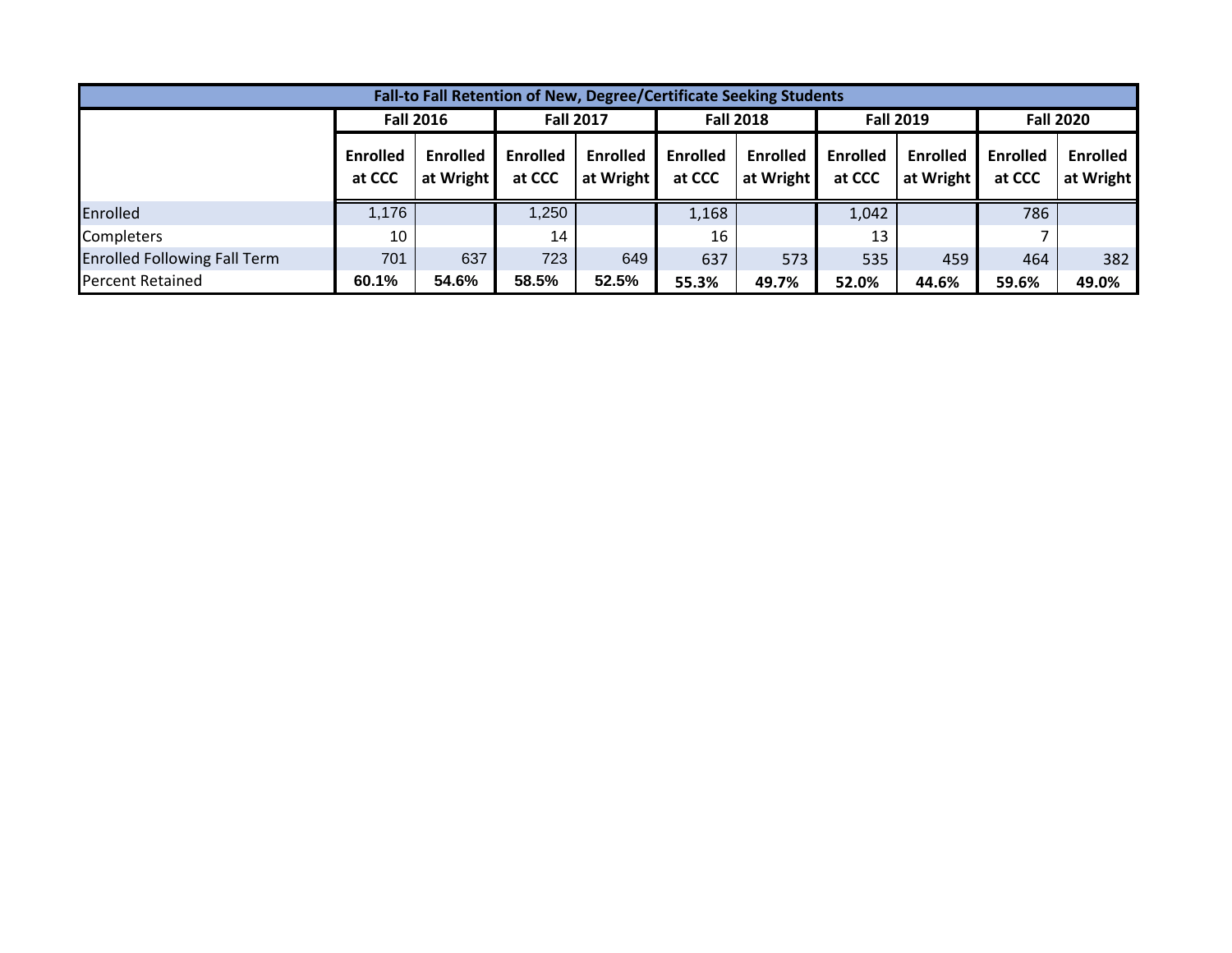|         | <b>Three-Year Graduation Rates</b> |           |                                                             |           |           |  |
|---------|------------------------------------|-----------|-------------------------------------------------------------|-----------|-----------|--|
|         | 2016-2017                          | 2017-2018 | 2018-2019                                                   | 2019-2020 | 2020-2021 |  |
|         |                                    |           | 2013 Cohort 2014 Cohort 2015 Cohort 2016 Cohort 2017 Cohort |           |           |  |
| Overall | 16%                                | 17%       | 28%                                                         | 26%       | 25%       |  |
| Male    | 13%                                | 14%       | 23%                                                         | 24%       | 23%       |  |
| Female  | 18%                                | 19%       | 33%                                                         | 28%       | 27%       |  |

|         | <b>Four-Year Graduation Rates</b> |           |                                                             |           |           |
|---------|-----------------------------------|-----------|-------------------------------------------------------------|-----------|-----------|
|         | 2016-2017                         | 2017-2018 | 2018-2019                                                   | 2019-2020 | 2020-2021 |
|         |                                   |           | 2012 Cohort 2013 Cohort 2014 Cohort 2015 Cohort 2016 Cohort |           |           |
| Overall | 21%                               | 21%       | 22%                                                         | 34%       | 31%       |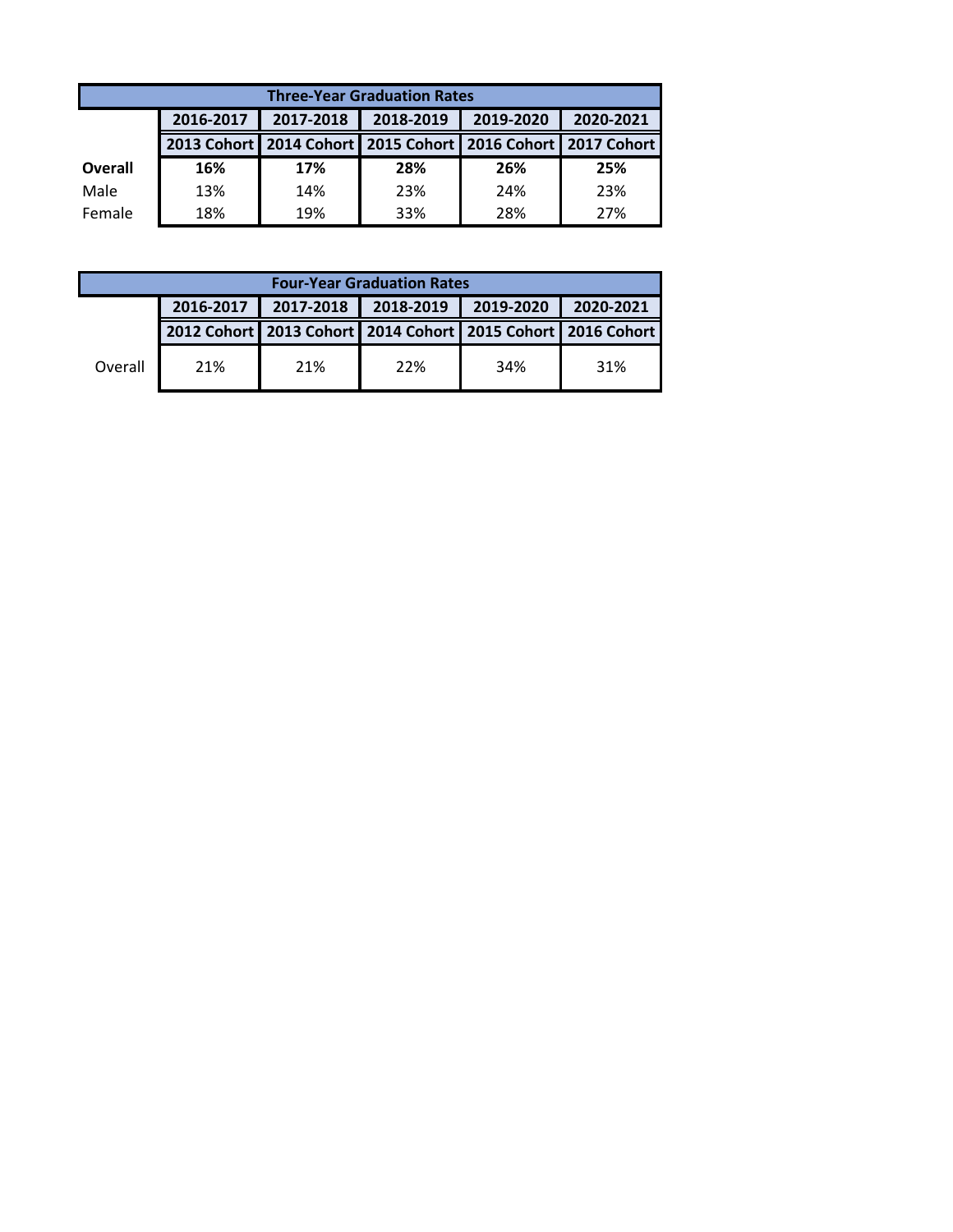| <b>Transfer Within Two Years of Degree Completion</b> |     |     |     |     |                                                           |
|-------------------------------------------------------|-----|-----|-----|-----|-----------------------------------------------------------|
|                                                       |     |     |     |     | 2016-2017   2017-2018   2018-2019   2019-2020   2020-2021 |
| Transfer to a Four-year Institution                   | 50% | 55% | 50% | 53% | 52%                                                       |